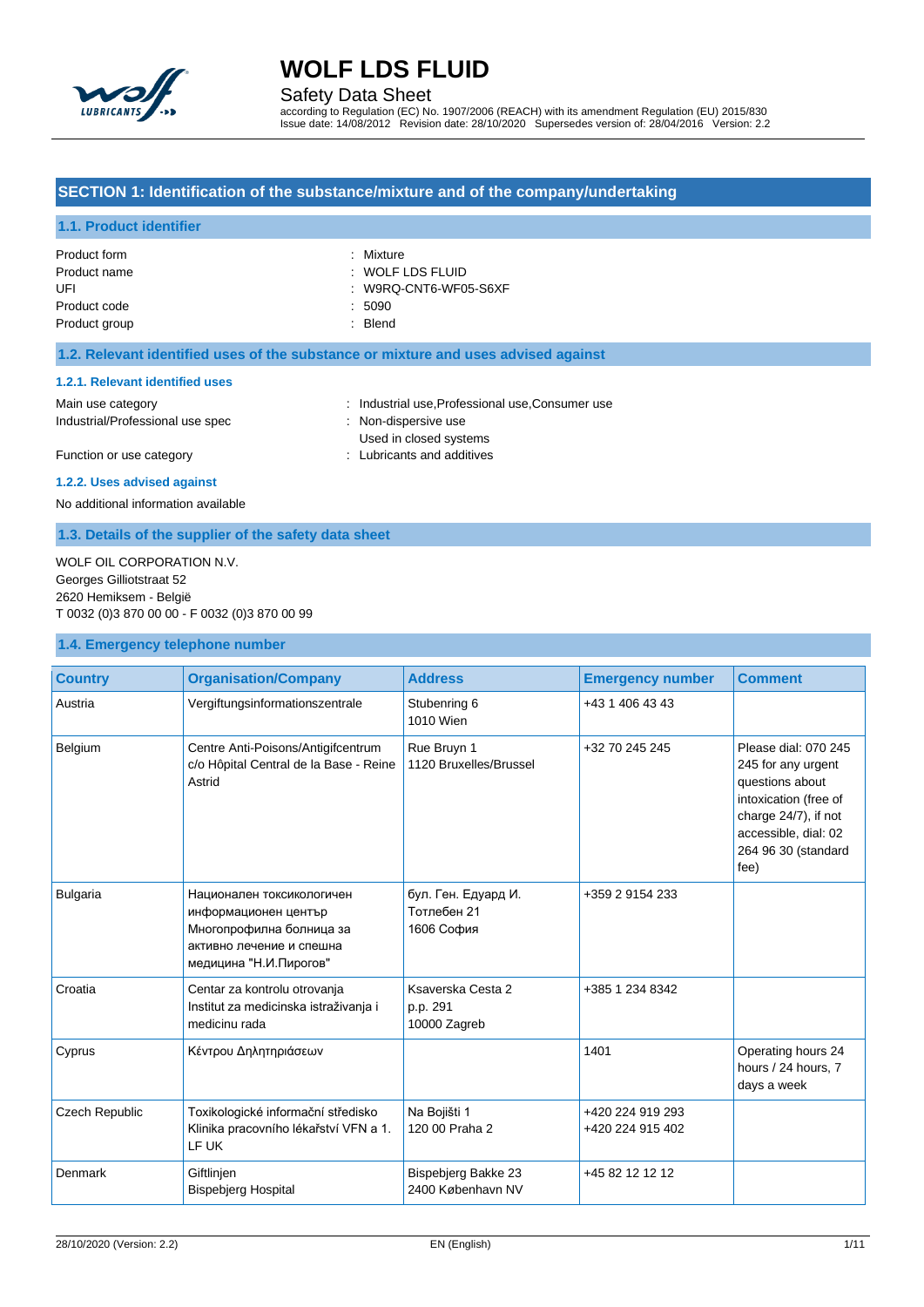## Safety Data Sheet

according to Regulation (EC) No. 1907/2006 (REACH) with its amendment Regulation (EU) 2015/830

| Estonia     | Mürgistusteabekeskus                                                                                                                                  | Gonsiori 29<br>15027 Tallinn                                | 16662<br>+372 626 93 90                                                                                |                                                                                              |
|-------------|-------------------------------------------------------------------------------------------------------------------------------------------------------|-------------------------------------------------------------|--------------------------------------------------------------------------------------------------------|----------------------------------------------------------------------------------------------|
| Finland     | Myrkytystietokeskus                                                                                                                                   | Stenbäckinkatu 9<br>PO BOX 100<br>29 Helsinki               | +358 9 471 977<br>+358 800 147 111                                                                     |                                                                                              |
| France      | <b>ORFILA</b>                                                                                                                                         |                                                             | +33 1 45 42 59 59                                                                                      |                                                                                              |
| Greece      | <b>Poisons Information Centre</b><br>Children's Hospital P&A Kyriakou                                                                                 | 11762 Athens                                                | +30 2 10 779 3777                                                                                      |                                                                                              |
| Hungary     | Országos Kémiai Biztonsági Intézet<br>Egészségügyi Toxikológiai<br>Tájékoztató Szolgálat                                                              | Nagyvárad tér 2.<br>1097 Budapest                           | +36 80 20 11 99                                                                                        |                                                                                              |
| Iceland     | Eitrunarmiðstöð<br>Landspítali                                                                                                                        | Fossvogi<br>108 Reykjavik                                   | +354 543 22 22                                                                                         |                                                                                              |
| Ireland     | National Poisons Information Centre<br><b>Beaumont Hospital</b>                                                                                       | PO Box 1297<br><b>Beaumont Road</b><br>9 Dublin             | +353 1 809 2566<br>(Healthcare professionals-<br>24/7)<br>+353 1 809 2166 (public,<br>8am - 10pm, 7/7) |                                                                                              |
| Italy       | Centro Antiveleni di Roma (CAV<br>Policlinico "Umberto I")<br>Università di Roma, Policlinico<br>Umberto 1                                            | Viale del Policlinico, 155<br>00161 Roma                    | +39 06 4997 8000                                                                                       |                                                                                              |
| Luxembourg  | Centre Anti-Poisons/Antigifcentrum<br>c/o Hôpital Central de la Base - Reine<br>Astrid                                                                | Rue Bruyn 1<br>1120 Bruxelles/Brussel                       | +352 8002 5500                                                                                         |                                                                                              |
| Netherlands | Nationaal Vergiftigingen Informatie<br>Centrum                                                                                                        | Huispostnummer B.00.118<br>Postbus 85500<br>3508 GA Utrecht | +31 30 274 88 88                                                                                       | Only for the purpose<br>of informing medical<br>personnel in cases of<br>acute intoxications |
| Norway      | Giftinformasjonen<br>Helsedirektoratet                                                                                                                | P.O. Box 7000 St. Olavs<br>Plass<br>130 Oslo                | +47 22 591300                                                                                          |                                                                                              |
| Portugal    | Centro de Informação Antivenenos<br>Instituto Nacional de Emergência<br>Médica                                                                        | Rua Almirante Barroso, 36<br>1000-013 Lisboa                | +351 800 250 250                                                                                       |                                                                                              |
| Slovakia    | Národné toxikologické informačné<br>centrum<br>Univerzitná nemocnica Bratislava,<br>pracovisko Kramáre, Klinika<br>pracovného lekárstva a toxikológie | Limbová 5<br>833 05 Bratislava                              | +421 2 54 77 41 66                                                                                     |                                                                                              |
| Sweden      | Giftinformationscentralen                                                                                                                             | Box 60 500<br>171 76 Stockholm                              | 112 - begär<br>Giftinformation<br>+46 10 456 6700 (Från<br>utlandet)                                   |                                                                                              |

## **SECTION 2: Hazards identification**

**2.1. Classification of the substance or mixture**

## **Classification according to Regulation (EC) No. 1272/2008 [CLP]**

| Acute toxicity (inhalation: dust, mist) Category 4 | H332 |
|----------------------------------------------------|------|
| Aspiration hazard, Category 1                      | H304 |
| Full text of H statements : see section 16         |      |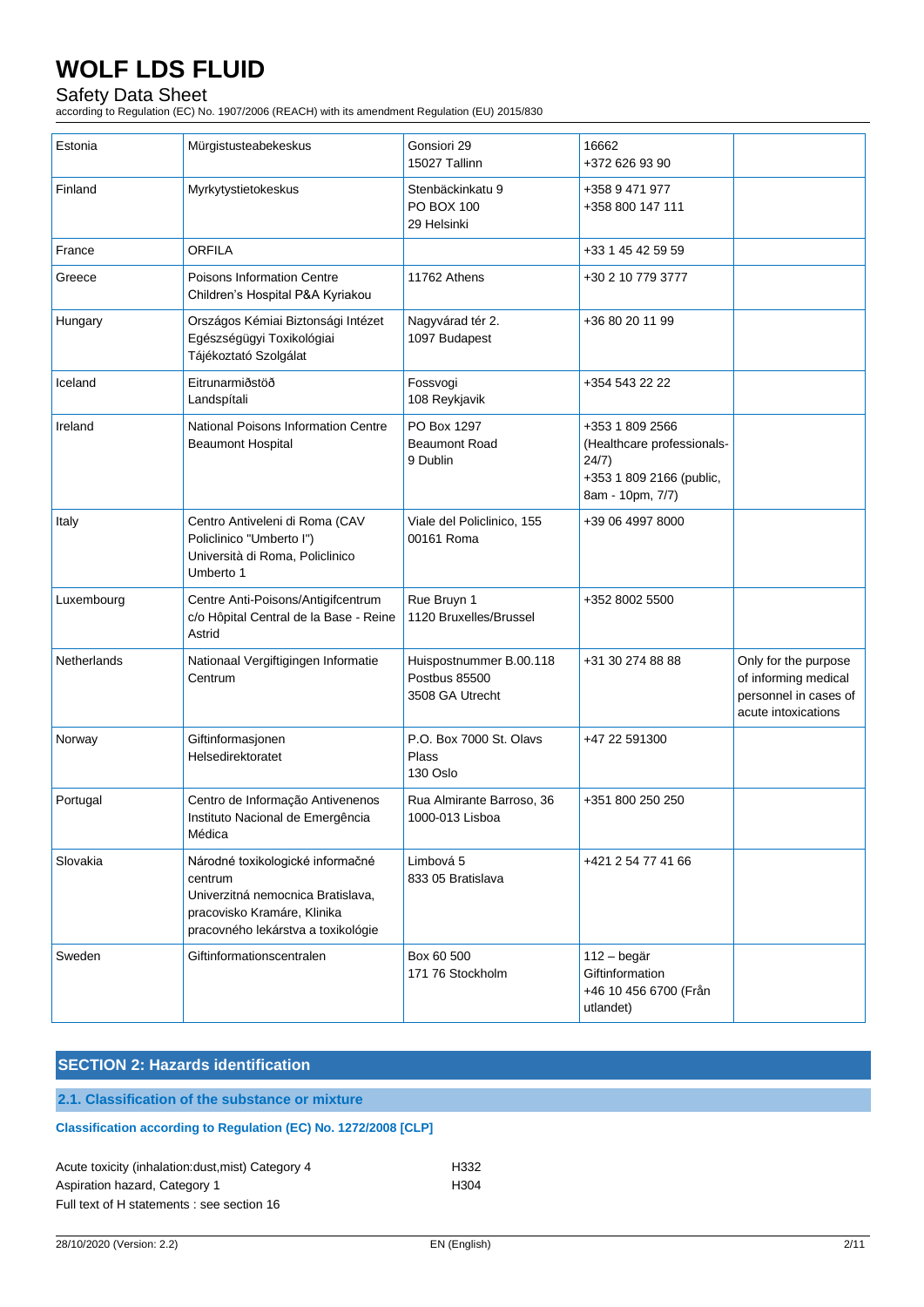## Safety Data Sheet

according to Regulation (EC) No. 1907/2006 (REACH) with its amendment Regulation (EU) 2015/830

#### **Adverse physicochemical, human health and environmental effects**

No additional information available

### **2.2. Label elements**

#### **Labelling according to Regulation (EC) No. 1272/2008 [CLP]**

Hazard pictograms (CLP) in the set of the set of the set of the set of the set of the set of the set of the set of the set of the set of the set of the set of the set of the set of the set of the set of the set of the set

|                                | GHS07<br>GHS08                                                                                                                                                                                                                                                                                                                                                                                                                                                                                    |
|--------------------------------|---------------------------------------------------------------------------------------------------------------------------------------------------------------------------------------------------------------------------------------------------------------------------------------------------------------------------------------------------------------------------------------------------------------------------------------------------------------------------------------------------|
| Signal word (CLP)              | : Danger                                                                                                                                                                                                                                                                                                                                                                                                                                                                                          |
| Contains                       | : Hydrogenated dimerization products of 1-decene, 1-dodecene and 1-octene                                                                                                                                                                                                                                                                                                                                                                                                                         |
| Hazard statements (CLP)        | : H304 - May be fatal if swallowed and enters airways.<br>H332 - Harmful if inhaled.                                                                                                                                                                                                                                                                                                                                                                                                              |
| Precautionary statements (CLP) | : P101 - If medical advice is needed, have product container or label at hand.<br>P271 - Use only outdoors or in a well-ventilated area.<br>P301+P310 - IF SWALLOWED: Immediately call a POISON CENTER or doctor/physician.<br>P304+P340 - IF INHALED: Remove victim to fresh air and keep at rest in a position<br>comfortable for breathing.<br>P331 - Do NOT induce vomiting.<br>P501 - Dispose of contents/container in accordance with local/regional/national/international<br>regulations. |
| <b>EUH-statements</b>          | : EUH208 - Contains Alkoxylated long chain alkyl amine. May produce an allergic reaction.                                                                                                                                                                                                                                                                                                                                                                                                         |
| .                              |                                                                                                                                                                                                                                                                                                                                                                                                                                                                                                   |

 $\bigwedge$ 

#### **2.3. Other hazards**

#### No additional information available

## **SECTION 3: Composition/information on ingredients**

### **3.1. Substances**

#### Not applicable

**3.2. Mixtures**

| <b>Name</b>                                                                 | <b>Product identifier</b>                                                | $\frac{9}{6}$ | <b>Classification according to</b><br><b>Regulation (EC) No.</b><br>1272/2008 [CLP]                                                                                                                                     |
|-----------------------------------------------------------------------------|--------------------------------------------------------------------------|---------------|-------------------------------------------------------------------------------------------------------------------------------------------------------------------------------------------------------------------------|
| Hydrogenated dimerization products of 1-decene, 1-<br>dodecene and 1-octene | (EC-No.) 700-308-1<br>(REACH-no) 01-2119411393-49                        | < 80          | Acute Tox. 4 (Inhalation), H332<br>Asp. Tox. 1, H304                                                                                                                                                                    |
| Alkoxylated long chain alkyl amine                                          |                                                                          | < 0.25        | Acute Tox. 4 (Oral), H302<br>Skin Corr. 1B, H314<br>Skin Sens. 1, H317<br>Aquatic Chronic 3, H412                                                                                                                       |
| Dodecyl methacrylate                                                        | (CAS-No.) 142-90-5<br>(EC-No.) 205-570-6<br>(EC Index-No.) 607-247-00-9  | < 0.25        | Skin Irrit. 2, H315<br>Eye Irrit. 2, H319<br>STOT SE 3, H335<br>Aquatic Acute 1, H400<br>Aquatic Chronic 1, H410                                                                                                        |
| Xylene (mix)                                                                | (CAS-No.) 1330-20-7<br>(EC-No.) 215-535-7<br>(EC Index-No.) 601-022-00-9 | < 0.008       | Flam. Liq. 3, H226<br>Acute Tox. 4 (Dermal), H312<br>Acute Tox. 4 (Inhalation), H332<br>Skin Irrit. 2, H315<br>Eye Irrit. 2, H319<br>STOT SE 3, H335<br>STOT RE 2, H373<br>Asp. Tox. 1, H304<br>Aquatic Chronic 3, H412 |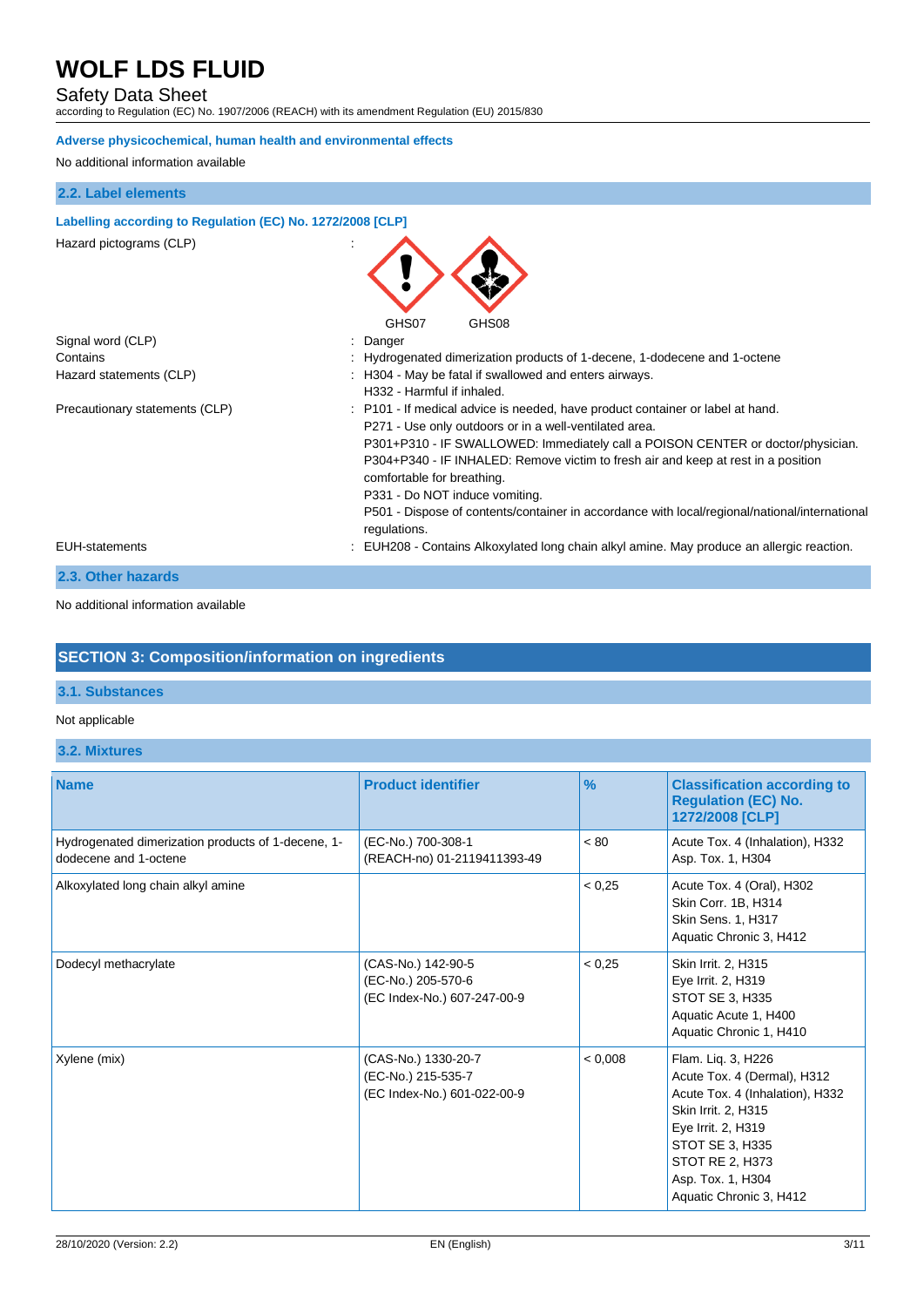## Safety Data Sheet

according to Regulation (EC) No. 1907/2006 (REACH) with its amendment Regulation (EU) 2015/830

| Ethylbenzene | (CAS-No.) 100-41-4<br>(EC-No.) 202-849-4<br>(EC Index-No.) 601-023-00-4 | < 0.0016 | Flam. Liq. 2, H225<br>Acute Tox. 4 (Inhalation), H332<br>STOT RE 2, H373<br>Asp. Tox. 1, H304<br>Aquatic Chronic 3, H412 |
|--------------|-------------------------------------------------------------------------|----------|--------------------------------------------------------------------------------------------------------------------------|
|              |                                                                         |          |                                                                                                                          |

Full text of H-statements: see section 16

| <b>SECTION 4: First aid measures</b>                                                                                                                       |                                                                                                                                                                                                                                                                                                                                                                                                                                                                                                                        |
|------------------------------------------------------------------------------------------------------------------------------------------------------------|------------------------------------------------------------------------------------------------------------------------------------------------------------------------------------------------------------------------------------------------------------------------------------------------------------------------------------------------------------------------------------------------------------------------------------------------------------------------------------------------------------------------|
| 4.1. Description of first aid measures                                                                                                                     |                                                                                                                                                                                                                                                                                                                                                                                                                                                                                                                        |
| First-aid measures after inhalation<br>First-aid measures after skin contact<br>First-aid measures after eye contact<br>First-aid measures after ingestion | : Not expected to require first aid measures.<br>: Wash skin with mild soap and water.<br>In case of eye contact, immediately rinse with clean water for 10-15 minutes.<br>Do not induce vomiting. Rinse mouth. Get immediate medical advice/attention.                                                                                                                                                                                                                                                                |
| 4.2. Most important symptoms and effects, both acute and delayed                                                                                           |                                                                                                                                                                                                                                                                                                                                                                                                                                                                                                                        |
| Symptoms/effects after inhalation<br>Symptoms/effects after skin contact<br>Symptoms/effects after eye contact<br>Symptoms/effects after ingestion         | : Inhalation of vapours may cause respiratory irritation. Harmful if inhaled.<br>: Not expected to present a significant skin hazard under anticipated conditions of normal<br>use. May cause an allergic skin reaction.<br>Not expected to present a significant eye contact hazard under anticipated conditions of<br>normal use.<br>: May cause gastrointestinal irritation, nausea, vomiting and diarrhoea. May be fatal if<br>swallowed and enters airways. Keep under medical supervision for at least 48 hours. |

**4.3. Indication of any immediate medical attention and special treatment needed**

Treat symptomatically.

| <b>SECTION 5: Firefighting measures</b>                                                    |                                                                                                                                                                                                                  |
|--------------------------------------------------------------------------------------------|------------------------------------------------------------------------------------------------------------------------------------------------------------------------------------------------------------------|
| 5.1. Extinguishing media                                                                   |                                                                                                                                                                                                                  |
|                                                                                            |                                                                                                                                                                                                                  |
| Suitable extinguishing media<br>Unsuitable extinguishing media                             | : Water fog. Foam. Powder. Dry chemical product.<br>: Do not use a heavy water stream.                                                                                                                           |
| 5.2. Special hazards arising from the substance or mixture                                 |                                                                                                                                                                                                                  |
| No additional information available                                                        |                                                                                                                                                                                                                  |
| 5.3. Advice for firefighters                                                               |                                                                                                                                                                                                                  |
| Precautionary measures fire<br>Firefighting instructions<br>Protection during firefighting | Exercise caution when fighting any chemical fire.<br>: Use water spray or fog for cooling exposed containers.<br>: Do not enter fire area without proper protective equipment, including respiratory protection. |

| <b>SECTION 6: Accidental release measures</b>              |                                                                                                          |
|------------------------------------------------------------|----------------------------------------------------------------------------------------------------------|
|                                                            | 6.1. Personal precautions, protective equipment and emergency procedures                                 |
| 6.1.1. For non-emergency personnel<br>Protective equipment | : Wear suitable protective clothing and gloves.                                                          |
| 6.1.2. For emergency responders<br>Protective equipment    | Wear suitable protective clothing and gloves.                                                            |
| <b>6.2. Environmental precautions</b>                      |                                                                                                          |
|                                                            | Prevent entry to sewers and public waters. Notify authorities if product enters sewers or public waters. |

| 6.3. Methods and material for containment and cleaning up |
|-----------------------------------------------------------|
|-----------------------------------------------------------|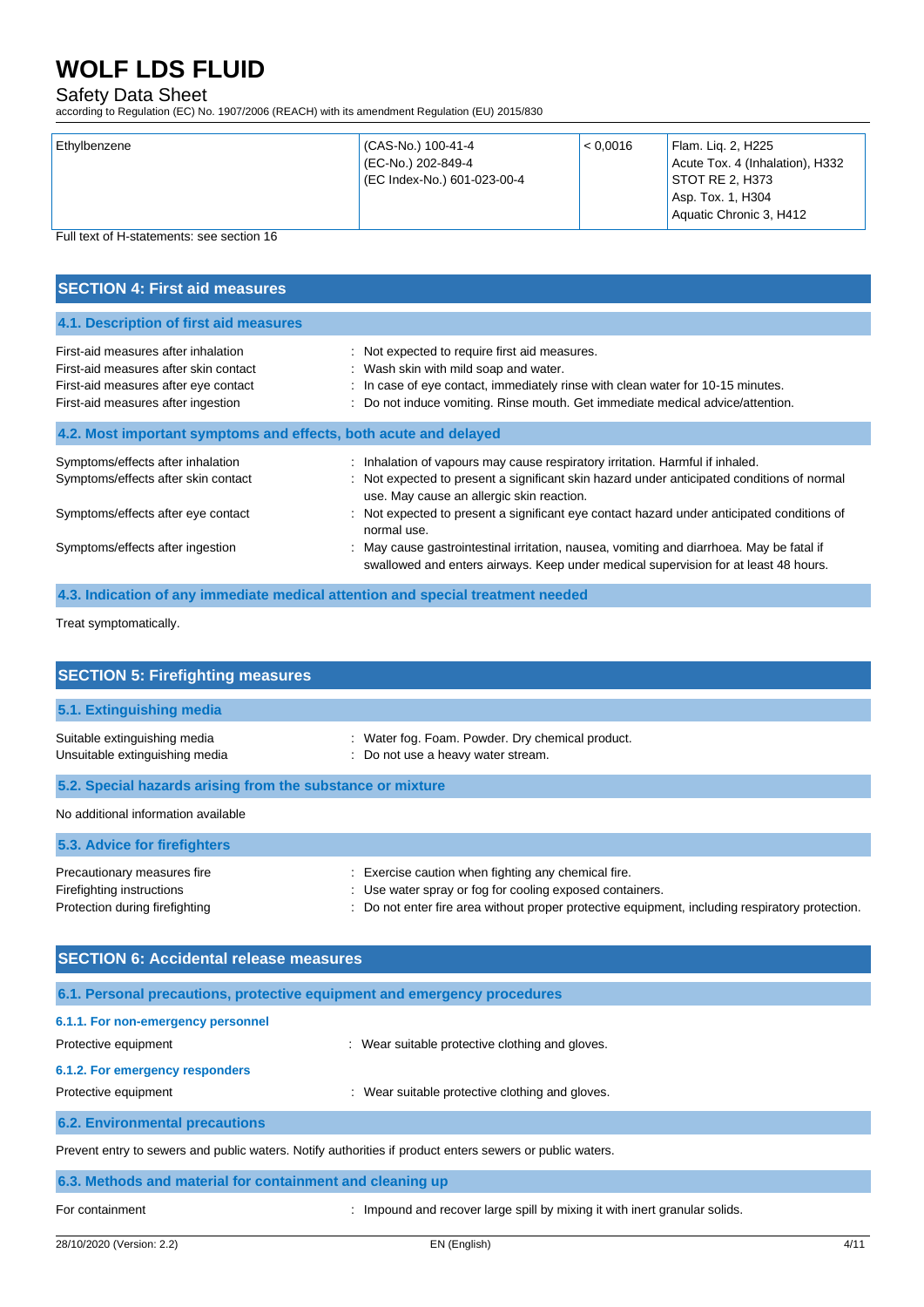## Safety Data Sheet

according to Regulation (EC) No. 1907/2006 (REACH) with its amendment Regulation (EU) 2015/830

| Methods for cleaning up          | Detergent. Take up liquid spill into absorbent material sand, saw dust, kieselguhr. |
|----------------------------------|-------------------------------------------------------------------------------------|
| Other information                | : Spill area may be slippery. Use suitable disposal containers.                     |
| 6.4. Reference to other sections |                                                                                     |

No additional information available

| <b>SECTION 7: Handling and storage</b>                            |                                                                                                                                                                                    |
|-------------------------------------------------------------------|------------------------------------------------------------------------------------------------------------------------------------------------------------------------------------|
| 7.1. Precautions for safe handling                                |                                                                                                                                                                                    |
| Precautions for safe handling                                     | : Avoid all unnecessary exposure. Both local exhaust and general room ventilation are<br>usually required.                                                                         |
| Handling temperature<br>Hygiene measures                          | : $<$ 40 °C<br>: Wash hands and other exposed areas with mild soap and water before eating, drinking or<br>smoking and when leaving work.                                          |
| 7.2. Conditions for safe storage, including any incompatibilities |                                                                                                                                                                                    |
| Storage temperature<br>Storage area<br>Special rules on packaging | : $<$ 40 °C<br>Store in dry, cool, well-ventilated area.<br>Packaging destined for the general public must be fitted with child-proof closures and a<br>tactile danger indication. |

## **7.3. Specific end use(s)**

No additional information available

| <b>SECTION 8: Exposure controls/personal protection</b> |                       |  |
|---------------------------------------------------------|-----------------------|--|
| <b>8.1. Control parameters</b>                          |                       |  |
| Xylene (mix) (1330-20-7)                                |                       |  |
| <b>EU - Occupational Exposure Limits</b>                |                       |  |
| IOELV TWA (mg/m <sup>3</sup> )                          | 221                   |  |
| IOELV TWA (ppm)                                         | 50 ppm                |  |
| IOELV STEL (mg/m <sup>3</sup> )                         | 442 mg/m <sup>3</sup> |  |
| IOELV STEL (ppm)                                        | $100$ ppm             |  |
| <b>Belgium - Occupational Exposure Limits</b>           |                       |  |
| Limit value (mg/m <sup>3</sup> )                        | 221 mg/m $3$          |  |
| Limit value (ppm)                                       | 50 ppm                |  |
| Short time value (mg/m <sup>3</sup> )                   | 442 mg/m <sup>3</sup> |  |
| Short time value (ppm)                                  | $100$ ppm             |  |
|                                                         |                       |  |

| Ethylbenzene (100-41-4)                       |                       |  |
|-----------------------------------------------|-----------------------|--|
| <b>EU - Occupational Exposure Limits</b>      |                       |  |
| IOELV TWA (mg/m <sup>3</sup> )                | 442 mg/m <sup>3</sup> |  |
| IOELV TWA (ppm)                               | $100$ ppm             |  |
| IOELV STEL (mg/m <sup>3</sup> )               | 884 mg/m <sup>3</sup> |  |
| IOELV STEL (ppm)                              | $200$ ppm             |  |
| <b>Belgium - Occupational Exposure Limits</b> |                       |  |
| Limit value $(mg/m3)$                         | 442 mg/m <sup>3</sup> |  |
| Limit value (ppm)                             | $100$ ppm             |  |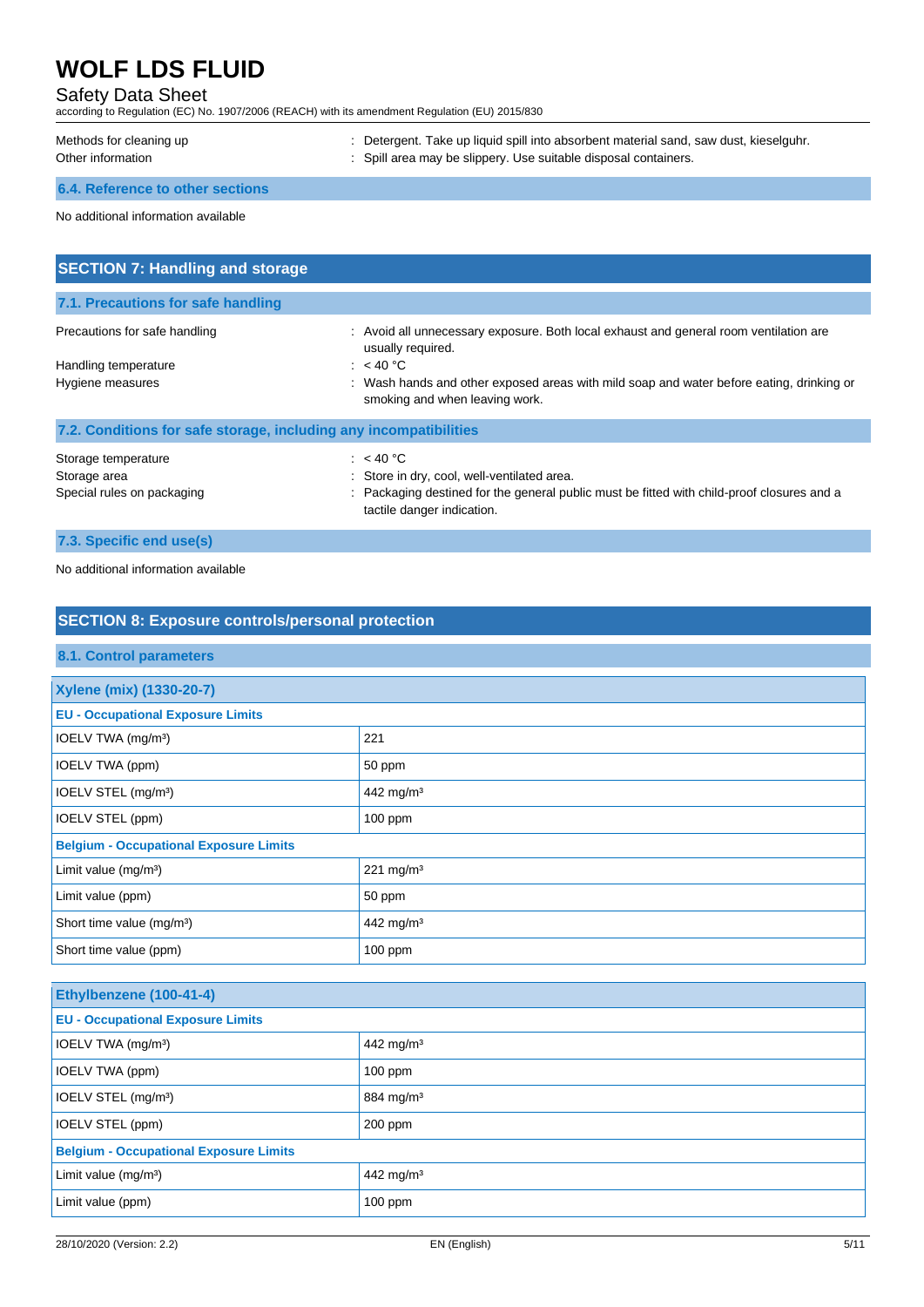## Safety Data Sheet

according to Regulation (EC) No. 1907/2006 (REACH) with its amendment Regulation (EU) 2015/830

| Ethylbenzene (100-41-4)               |                       |
|---------------------------------------|-----------------------|
| Short time value (mg/m <sup>3</sup> ) | 551 mg/m <sup>3</sup> |
| Short time value (ppm)                | 125 ppm               |
|                                       |                       |

Additional information : 5 mg/m3 for oil mists (TWA, 8h-workday) recommended, based upon the ACGIH TLV (Analysis according to US NIOSH Method 5026, NIOSH Manual of Analytical Methods, 3rd Edition).

### **8.2. Exposure controls**

#### **Personal protective equipment:**

Safety glasses. Gloves.

| Hand protection:                                                                                                 |  |
|------------------------------------------------------------------------------------------------------------------|--|
| Permeation time: minimum >480min long term exposure; material / thickness [mm]: >0,35 mm. Nitrile rubber (NBR) / |  |

#### **Skin and body protection:**

No special clothing/skin protection equipment is recommended under normal conditions of use

#### **Respiratory protection:**

No special respiratory protection equipment is recommended under normal conditions of use with adequate ventilation.

#### **Personal protective equipment symbol(s):**



### **SECTION 9: Physical and chemical properties**

|  |  |  | 9.1. Information on basic physical and chemical properties |  |
|--|--|--|------------------------------------------------------------|--|
|--|--|--|------------------------------------------------------------|--|

| Oily liquid.<br>Appearance<br>Colour<br>: orange.<br>Odour<br>Characteristic.<br>Odour threshold<br>No data available<br>No data available<br>рH<br>No data available<br>Relative evaporation rate (butylacetate=1)<br>No data available<br>Melting point<br>No data available<br>Freezing point |  |
|--------------------------------------------------------------------------------------------------------------------------------------------------------------------------------------------------------------------------------------------------------------------------------------------------|--|
|                                                                                                                                                                                                                                                                                                  |  |
|                                                                                                                                                                                                                                                                                                  |  |
|                                                                                                                                                                                                                                                                                                  |  |
|                                                                                                                                                                                                                                                                                                  |  |
|                                                                                                                                                                                                                                                                                                  |  |
|                                                                                                                                                                                                                                                                                                  |  |
|                                                                                                                                                                                                                                                                                                  |  |
|                                                                                                                                                                                                                                                                                                  |  |
| Boiling point<br>: $>300$ °C                                                                                                                                                                                                                                                                     |  |
| : $>$ 145 °C @ ASTM D92<br>Flash point                                                                                                                                                                                                                                                           |  |
| > 250 @ASTM E659<br>Auto-ignition temperature                                                                                                                                                                                                                                                    |  |
| No data available<br>Decomposition temperature                                                                                                                                                                                                                                                   |  |
| Flammability (solid, gas)<br>No data available                                                                                                                                                                                                                                                   |  |
| : 0,001 hPa @ 20°C<br>Vapour pressure                                                                                                                                                                                                                                                            |  |
| Relative vapour density at 20 °C<br>No data available                                                                                                                                                                                                                                            |  |
| No data available<br>Relative density                                                                                                                                                                                                                                                            |  |
| : 820 kg/m <sup>3</sup> @15°C<br>Density                                                                                                                                                                                                                                                         |  |
| Solubility<br>Slightly soluble, the product remains on the water surface.                                                                                                                                                                                                                        |  |
| Partition coefficient n-octanol/water (Log Pow)<br>No data available                                                                                                                                                                                                                             |  |
| 18 mm <sup>2</sup> /s @ 40°C @ISO 3104<br>Viscosity, kinematic                                                                                                                                                                                                                                   |  |
| Viscosity, dynamic<br>No data available                                                                                                                                                                                                                                                          |  |
| <b>Explosive properties</b><br>No data available                                                                                                                                                                                                                                                 |  |
| Oxidising properties<br>Not applicable.                                                                                                                                                                                                                                                          |  |
| $: 0.6 - 6.5$ vol %<br><b>Explosive limits</b>                                                                                                                                                                                                                                                   |  |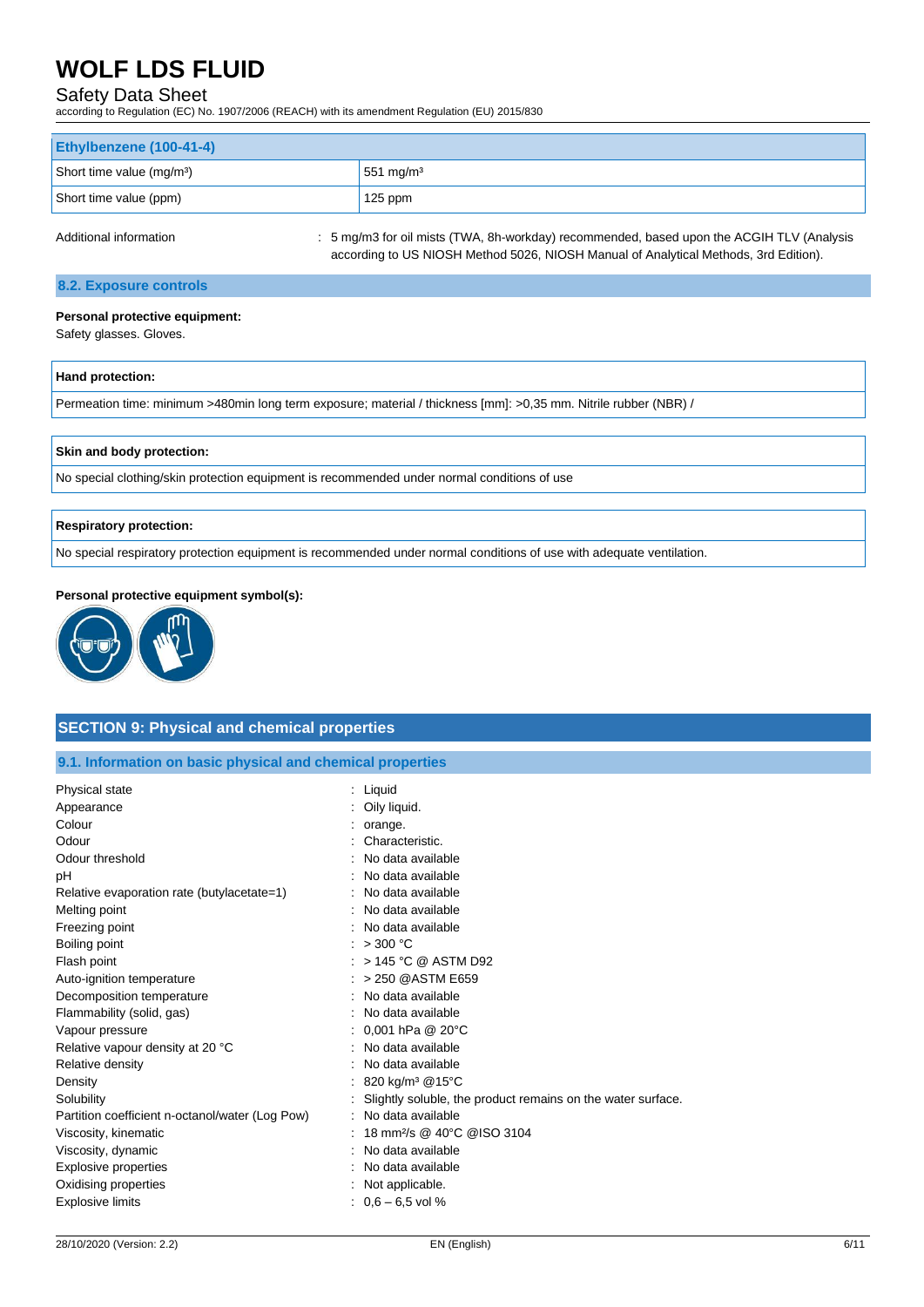## Safety Data Sheet

according to Regulation (EC) No. 1907/2006 (REACH) with its amendment Regulation (EU) 2015/830

### **9.2. Other information**

No additional information available

| <b>SECTION 10: Stability and reactivity</b> |
|---------------------------------------------|
| 10.1. Reactivity                            |
| None under normal conditions.               |
| <b>10.2. Chemical stability</b>             |
| Stable under normal conditions.             |
| 10.3. Possibility of hazardous reactions    |
| None under normal conditions.               |
| 10.4. Conditions to avoid                   |
| No data available.                          |
| 10.5. Incompatible materials                |
| Strong oxidizers. acids. Bases.             |
| 10.6. Hazardous decomposition products      |
| None under normal conditions.               |

| <b>SECTION 11: Toxicological information</b>                                                   |                                                         |
|------------------------------------------------------------------------------------------------|---------------------------------------------------------|
| 11.1. Information on toxicological effects                                                     |                                                         |
| Acute toxicity (oral)<br>÷<br>Acute toxicity (dermal)<br>٠<br>Acute toxicity (inhalation)<br>÷ | Not classified<br>Not classified<br>Harmful if inhaled. |
| <b>WOLF LDS FLUID</b>                                                                          |                                                         |
| ATE CLP (dust, mist)                                                                           | 1,5 mg/l/4h                                             |
|                                                                                                |                                                         |
| Hydrogenated dimerization products of 1-decene, 1-dodecene and 1-octene                        |                                                         |
| LD50 oral rat                                                                                  | > 5000 mg/kg bodyweight @OECD401                        |
| LD50 dermal rat                                                                                | > 2000 mg/kg bodyweight @OECD402                        |
|                                                                                                |                                                         |
| <b>Alkoxylated long chain alkyl amine</b>                                                      |                                                         |
| LD50 oral rat                                                                                  | 1350 mg/kg                                              |
| LC50 inhalation rat (ppm)                                                                      | 220 ppm @1h                                             |
|                                                                                                |                                                         |
| Dodecyl methacrylate (142-90-5)                                                                |                                                         |

| Dodecyl methacrylate (142-90-5) |                |
|---------------------------------|----------------|
| LD50 oral rat                   | $>$ 5000 mg/kg |
| LD50 dermal rabbit              | > 3000         |

| <b>Xylene (mix) (1330-20-7)</b> |                               |
|---------------------------------|-------------------------------|
| LD50 oral rat                   | 3523 mg/kg bodyweight         |
| LD50 dermal rabbit              | 12126 mg/kg bodyweight        |
| LC50 inhalation rat (mg/l)      | $27124$ mg/m <sup>3</sup> @4h |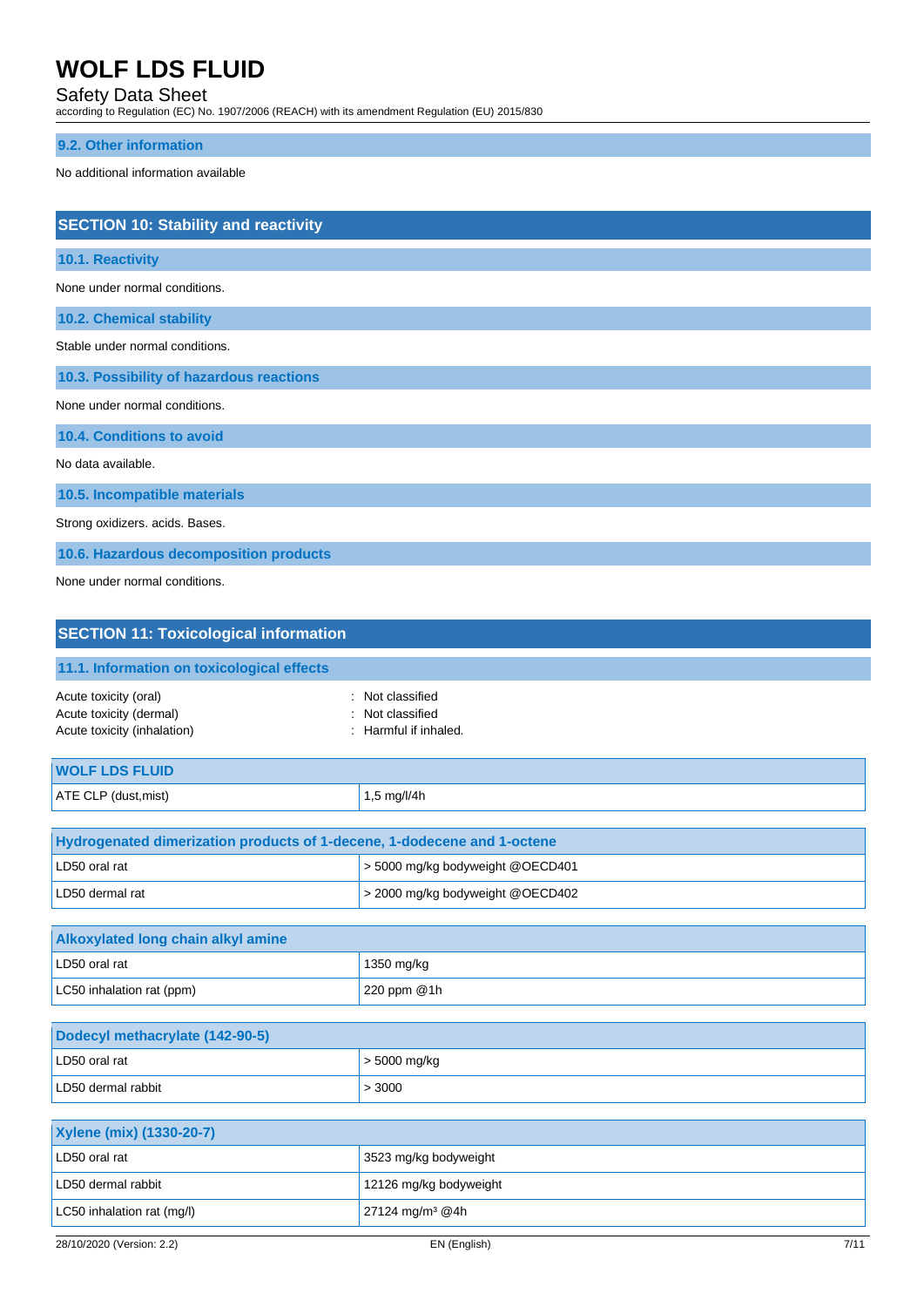### Safety Data Sheet

according to Regulation (EC) No. 1907/2006 (REACH) with its amendment Regulation (EU) 2015/830

| Ethylbenzene (100-41-4)           |                                                 |
|-----------------------------------|-------------------------------------------------|
| LD50 oral rat                     | 3500 (3500 - 4700) mg/kg                        |
| LD50 dermal rabbit                | 15400 mg/kg                                     |
| LC50 inhalation rat (mg/l)        | 17,2 mg/l/4h                                    |
| Skin corrosion/irritation         | : May produce an allergic reaction              |
| Serious eye damage/irritation     | : Not classified                                |
| Respiratory or skin sensitisation | Not classified                                  |
| Germ cell mutagenicity            | Not classified                                  |
| Carcinogenicity                   | : Not classified                                |
| Reproductive toxicity             | : Not classified                                |
| STOT-single exposure              | : Not classified                                |
| STOT-repeated exposure            | : Not classified                                |
| Aspiration hazard                 | : May be fatal if swallowed and enters airways. |
| <b>WOLF LDS FLUID</b>             |                                                 |
| Viscosity, kinematic              | 18 mm <sup>2</sup> /s @ 40°C @ISO 3104          |

| <b>SECTION 12: Ecological information</b>                                                                                   |                                                        |  |
|-----------------------------------------------------------------------------------------------------------------------------|--------------------------------------------------------|--|
| 12.1. Toxicity                                                                                                              |                                                        |  |
| Hazardous to the aquatic environment, short-term<br>(acute)<br>Hazardous to the aquatic environment, long-term<br>(chronic) | : Not classified<br>: Not classified                   |  |
| 12.2. Persistence and degradability                                                                                         |                                                        |  |
| <b>WOLF LDS FLUID</b>                                                                                                       |                                                        |  |
| Persistence and degradability                                                                                               | Not soluble in water, so only minimally biodegradable. |  |
| 12.3. Bioaccumulative potential                                                                                             |                                                        |  |
| No additional information available                                                                                         |                                                        |  |
| 12.4. Mobility in soil                                                                                                      |                                                        |  |
| No additional information available                                                                                         |                                                        |  |
| 12.5. Results of PBT and vPvB assessment                                                                                    |                                                        |  |
| No additional information available                                                                                         |                                                        |  |
| 12.6. Other adverse effects                                                                                                 |                                                        |  |
| No additional information available                                                                                         |                                                        |  |
| <b>SECTION 13: Disposal considerations</b>                                                                                  |                                                        |  |
| 13.1. Waste treatment methods                                                                                               |                                                        |  |

Additional information **interest in a safe manner in accordance with local/national regulations.**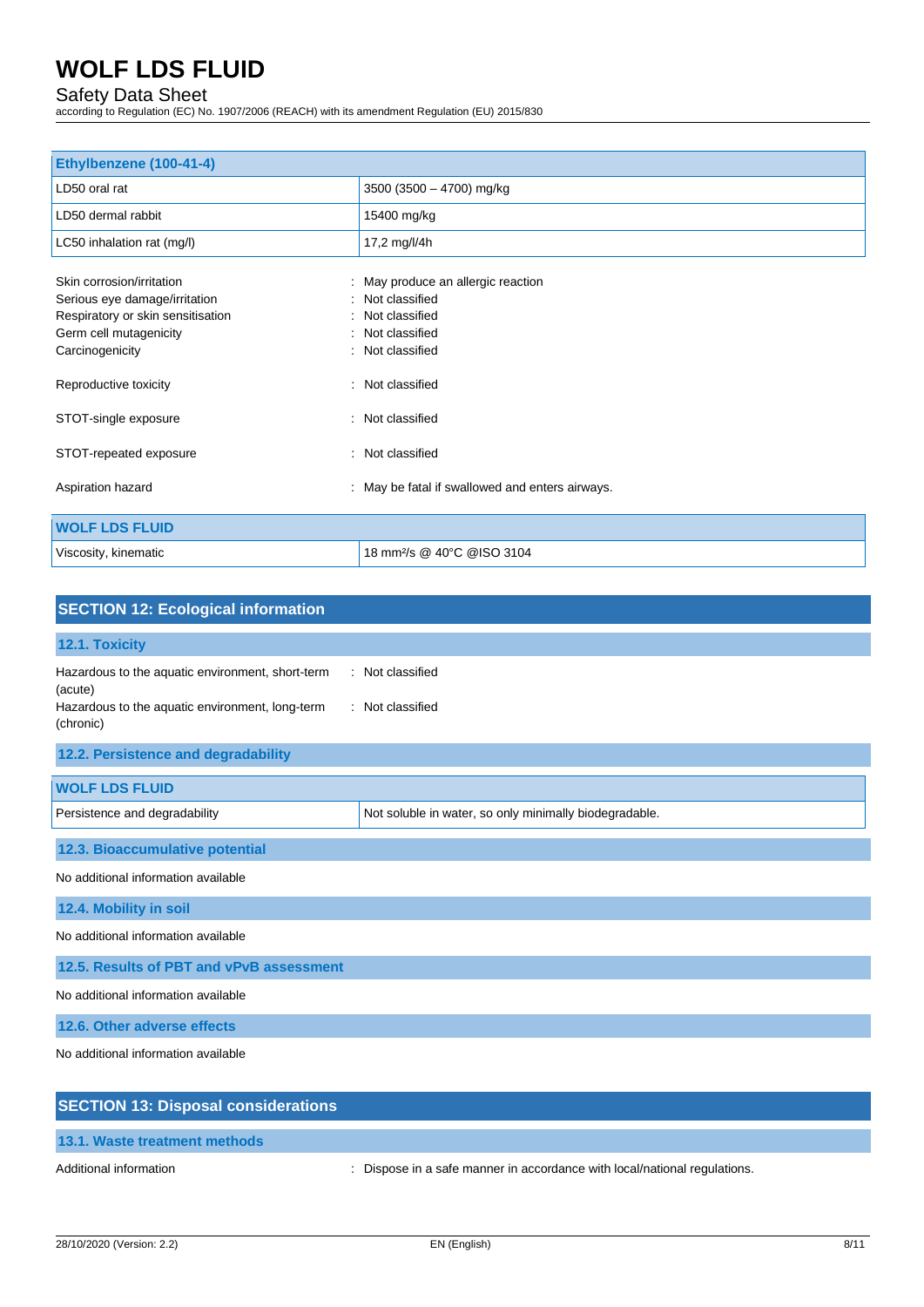## Safety Data Sheet

according to Regulation (EC) No. 1907/2006 (REACH) with its amendment Regulation (EU) 2015/830

## **SECTION 14: Transport information**

In accordance with ADR / RID / IMDG / IATA / ADN

| 14.1. UN number                                                                                                                                      |                                                                                              |
|------------------------------------------------------------------------------------------------------------------------------------------------------|----------------------------------------------------------------------------------------------|
| UN-No. (ADR)<br>UN-No. (IMDG)<br>UN-No. (IATA)<br>UN-No. (ADN)<br>UN-No. (RID)                                                                       | : Not applicable<br>Not applicable<br>: Not applicable<br>Not applicable<br>: Not applicable |
| 14.2. UN proper shipping name                                                                                                                        |                                                                                              |
| Proper Shipping Name (ADR)<br>Proper Shipping Name (IMDG)<br>Proper Shipping Name (IATA)<br>Proper Shipping Name (ADN)<br>Proper Shipping Name (RID) | : Not applicable<br>Not applicable<br>Not applicable<br>: Not applicable<br>: Not applicable |
| 14.3. Transport hazard class(es)                                                                                                                     |                                                                                              |
| ADR<br>Transport hazard class(es) (ADR)<br><b>IMDG</b><br>Transport hazard class(es) (IMDG)<br><b>IATA</b>                                           | : Not applicable<br>: Not applicable                                                         |
| Transport hazard class(es) (IATA)                                                                                                                    | : Not applicable                                                                             |
| ADN<br>Transport hazard class(es) (ADN)<br>rid<br>Transport hazard class(es) (RID)                                                                   | : Not applicable<br>: Not applicable                                                         |
| 14.4. Packing group                                                                                                                                  |                                                                                              |
| Packing group (ADR)<br>Packing group (IMDG)<br>Packing group (IATA)<br>Packing group (ADN)<br>Packing group (RID)                                    | : Not applicable<br>Not applicable<br>Not applicable<br>Not applicable<br>: Not applicable   |
| <b>14.5. Environmental hazards</b>                                                                                                                   |                                                                                              |
| Dangerous for the environment<br>Marine pollutant<br>Other information                                                                               | : No<br>: No<br>: No supplementary information available                                     |
| 14.6. Special precautions for user                                                                                                                   |                                                                                              |
| <b>Overland transport</b><br>No data available                                                                                                       |                                                                                              |
| <b>Transport by sea</b><br>No data available<br>Air transport<br>No data available<br>Inland waterway transport<br>No data available                 |                                                                                              |
| <b>Rail transport</b><br>No data available                                                                                                           |                                                                                              |
| 14.7. Transport in bulk according to Annex II of Marpol and the IBC Code                                                                             |                                                                                              |

Not applicable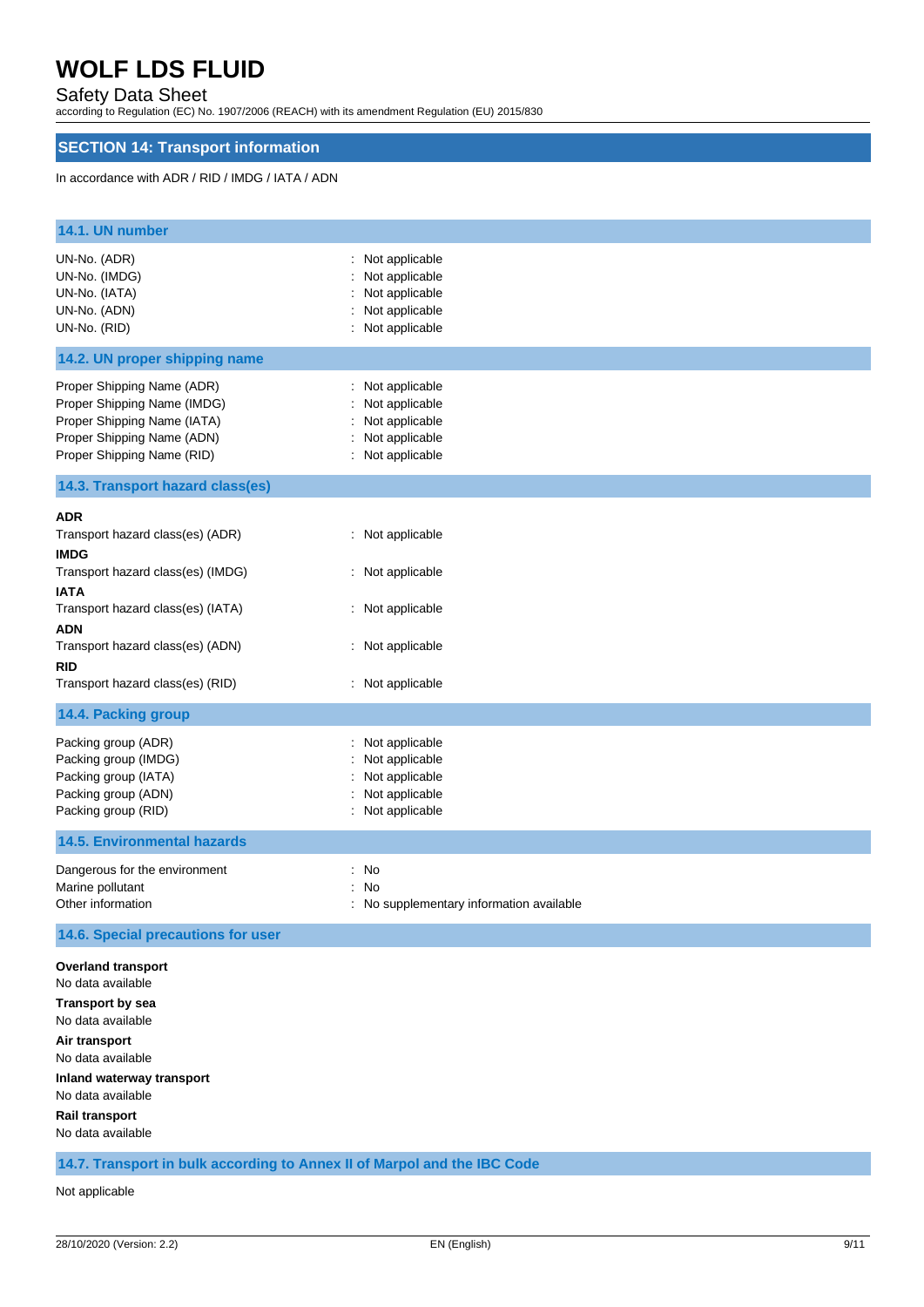## Safety Data Sheet

according to Regulation (EC) No. 1907/2006 (REACH) with its amendment Regulation (EU) 2015/830

## **SECTION 15: Regulatory information**

**15.1. Safety, health and environmental regulations/legislation specific for the substance or mixture**

### **15.1.1. EU-Regulations**

Contains no REACH substances with Annex XVII restrictions

Contains no substance on the REACH candidate list

Contains no REACH Annex XIV substances

Contains no substance subject to Regulation (EU) No 649/2012 of the European Parliament and of the Council of 4 July 2012 concerning the export and import of hazardous chemicals.

Contains no substance subject to Regulation (EU) No 2019/1021 of the European Parliament and of the Council of 20 June 2019 on persistent organic pollutants

#### **15.1.2. National regulations**

#### **Germany**

| <b></b>                                          |                                                                                                                                                                                        |
|--------------------------------------------------|----------------------------------------------------------------------------------------------------------------------------------------------------------------------------------------|
| Water hazard class (WGK)                         | : WGK nwg, Non-hazardous to water (Classification according to AwSV, Annex 1)                                                                                                          |
| Hazardous Incident Ordinance (12. BImSchV)       | : Is not subject of the Hazardous Incident Ordinance (12. BImSchV)                                                                                                                     |
| <b>Netherlands</b>                               |                                                                                                                                                                                        |
| SZW-lijst van kankerverwekkende stoffen          | : None of the components are listed                                                                                                                                                    |
| SZW-lijst van mutagene stoffen                   | : None of the components are listed                                                                                                                                                    |
| NIET-limitatieve lijst van voor de voortplanting | : None of the components are listed                                                                                                                                                    |
| giftige stoffen - Borstvoeding                   |                                                                                                                                                                                        |
| NIET-limitatieve lijst van voor de voortplanting | : None of the components are listed                                                                                                                                                    |
| giftige stoffen - Vruchtbaarheid                 |                                                                                                                                                                                        |
| NIET-limitatieve lijst van voor de voortplanting | : Xylene (mix) is listed                                                                                                                                                               |
| giftige stoffen - Ontwikkeling                   |                                                                                                                                                                                        |
| <b>Denmark</b>                                   |                                                                                                                                                                                        |
| Danish National Regulations                      | : Young people below the age of 18 years are not allowed to use the product<br>Pregnant/breastfeeding women working with the product must not be in direct contact with<br>the product |

#### **15.2. Chemical safety assessment**

No additional information available

## **SECTION 16: Other information** Other information : The information in this SDS was obtained from sources which we believe are reliable. However, the information is provided without any warranty, express or implied, regarding its correctness. The conditions or methods of handling, storage, use or disposal of the product are beyond our control and may be beyond

our knowledge. For this and other reasons, we do not assume responsibility and expressly disclaim liability for loss, damage or expense arising out of or in any way connected with the handling, storage, use or disposal of the product. This MSDS was prepared and is to be used only for this product. If the product is used as a component in another product, this MSDS information may not be applicable.

| Full text of H- and EUH-statements: |                                                                   |  |
|-------------------------------------|-------------------------------------------------------------------|--|
| Acute Tox. 4 (Dermal)               | Acute toxicity (dermal), Category 4                               |  |
| Acute Tox. 4 (Inhalation)           | Acute toxicity (inhal.), Category 4                               |  |
| Acute Tox. 4 (Oral)                 | Acute toxicity (oral), Category 4                                 |  |
| Aquatic Acute 1                     | Hazardous to the aquatic environment - Acute Hazard, Category 1   |  |
| <b>Aquatic Chronic 1</b>            | Hazardous to the aquatic environment — Chronic Hazard, Category 1 |  |
| Aquatic Chronic 3                   | Hazardous to the aquatic environment — Chronic Hazard, Category 3 |  |
| Asp. Tox. 1                         | Aspiration hazard, Category 1                                     |  |
| Eye Irrit. 2                        | Serious eye damage/eye irritation, Category 2                     |  |
| Flam. Lig. 2                        | Flammable liquids, Category 2                                     |  |
| Flam. Lig. 3                        | Flammable liquids, Category 3                                     |  |